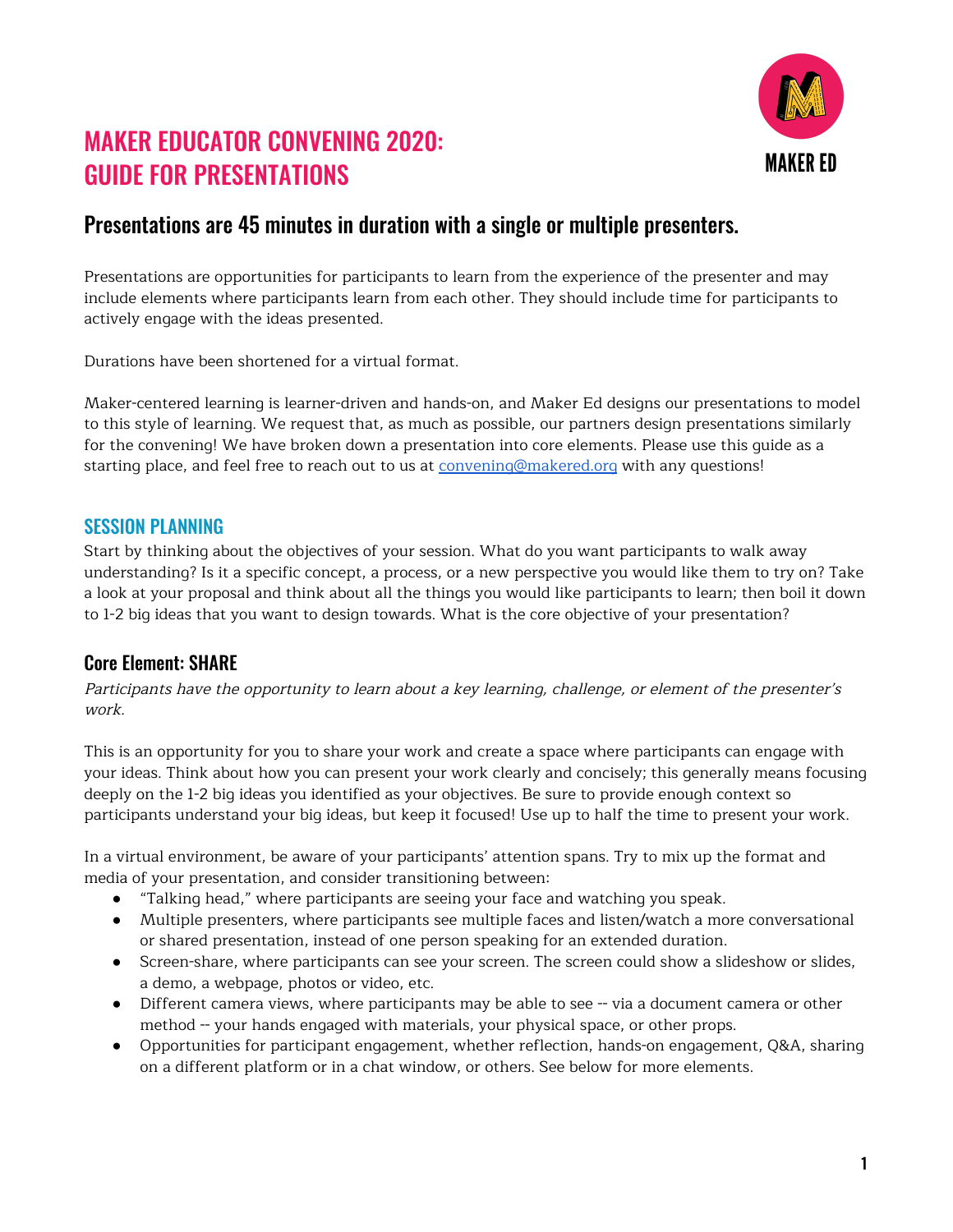## Core Element: REFLECT and/or APPLY

Participants understand, articulate, and make meaning out of their experience, discover the relevance of their experience to their own practice, and/or envision applying <sup>a</sup> new idea to their own learning environment.

How will you invite the participants to reflect on the learning objectives and apply them to their own context? What will participants reflect on? Will the reflection focus on pure introspection, sharing their learning and/or applying their learning to their own context?

Other questions to consider:

- How will you structure participant reflection & application? Will you ask a 1-2 questions, use a thinking routine, or leave space for open reflection?
- Will you give them time to reflect & apply individually, in small groups, in the whole group?
- How will you make their reflections & applications visible to the group?
- Will you display questions or create a handout?

See the resources section below for possible structures.

## Core Element: INTRO & CLOSING

Participants feel welcome, understand what to expect from the session, and have an opportunity to synthesize the experience at the end.

- Intro How will you welcome and orient participants? What information do you need to share at the beginning? What information can wait until after participants have experienced parts of the session?
- Closing How will you support participants to synthesize learning and come back to the learning objectives?

## OPTIONAL ELEMENTS & OTHER DESIGN CONSIDERATIONS

There are other elements that you may be able to incorporate into your presentation.

- Make/Do Participants engage in a hands-on and minds-on thinking process. We highly encourage the use of make/do in presentations even if it is in a brief activity.
- Document Participants record their process and make it visible. In a virtual environment, this could be a shared Google Doc, Google Slides, or other platform for sharing and collaboration.

These are other considerations and resources for you as you prepare for your session at the convening.

- Timing How do you offer ample time for the core elements of share and reflection/application? Plan your presentation so it doesn't feel rushed.
- Getting Started Give participants an opportunity to actively engage early on. This will set the tone that everyone is expected to actively participate in the presentation.